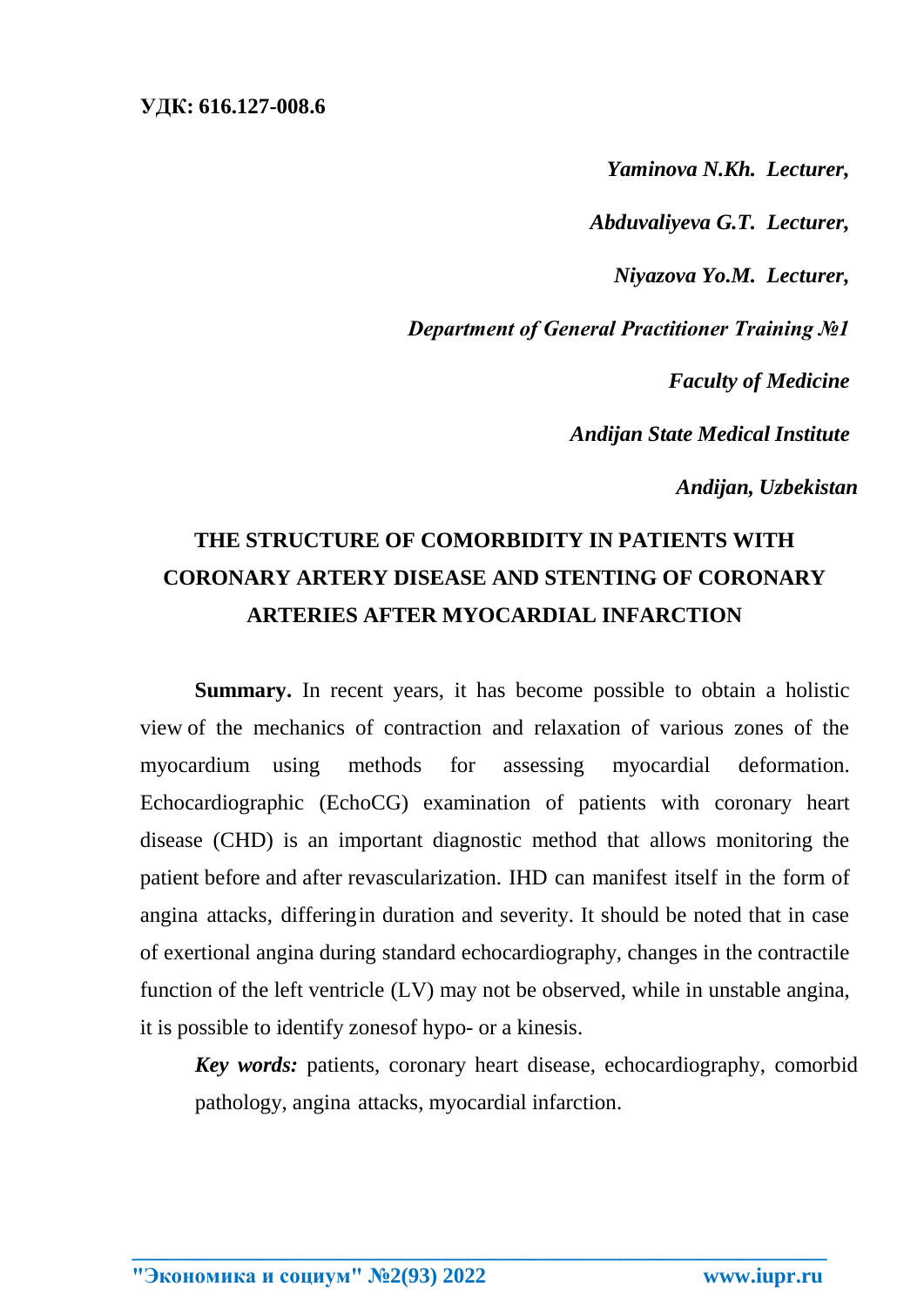**Introduction.** In the domestic literature, this technology is defined by the term "visualization of the myocardial velocity vector" [5]. LV contractile function is the result of the interaction of longitudinal, radial and circular fibers.

One of the most important scientific tasks of modern cardiology is creation of algorithms for the management of patients with coronary artery disease who have undergone myocardial infarction and have comorbid pathology, taking into account the ratio of potential risks and benefits of revascularization using coronary bypass grafting or percutaneous angioplasty of the coronary arteries against the background of adequate drug therapy.

**Purpose of the study:** To assess the effect of coronary artery disease and surgical revascularization on the deformity and strain rate of longitudinal, circular and radial fibers of the LV myocardium.

The obtained results contribute to understanding the role of comorbidity in the clinical course of MI. Assessment of the severity of comorbidity will allow predicting the development of complications and the risk of death after reperfusion therapy and enables practitioners to identify a high-risk group that requires special attention, both in a hospital setting and in an outpatient setting.

**Material and Methods:** The structure of comorbid pathology in patients with coronary artery disease according to Sumin A.N., Korok E.V. and others in men is represented by diseases of the urinary tract - 43.5%, gastric ulcer in 20.7%, chronic pyelonephritis occurred in 16.8% of cases [6].

Among the most common comorbid pathologies, type 2 diabetes mellitus and Metabolic syndrome (MS) should be singled out [92,159]. IHD is the cause of death in 40-50% of patients with type 2 diabetes, and in people without type 2 diabetes, mortality is 2-4 times lower [4].

There is also a high prevalence of diseases of the stomach and duodenum in patients with coronary artery disease. According to some authors, chronic hepatitis is diagnosed in developed countries in 80-90% of patients. Of particular importance is the etiological role of Helicobacter pylori (HP), since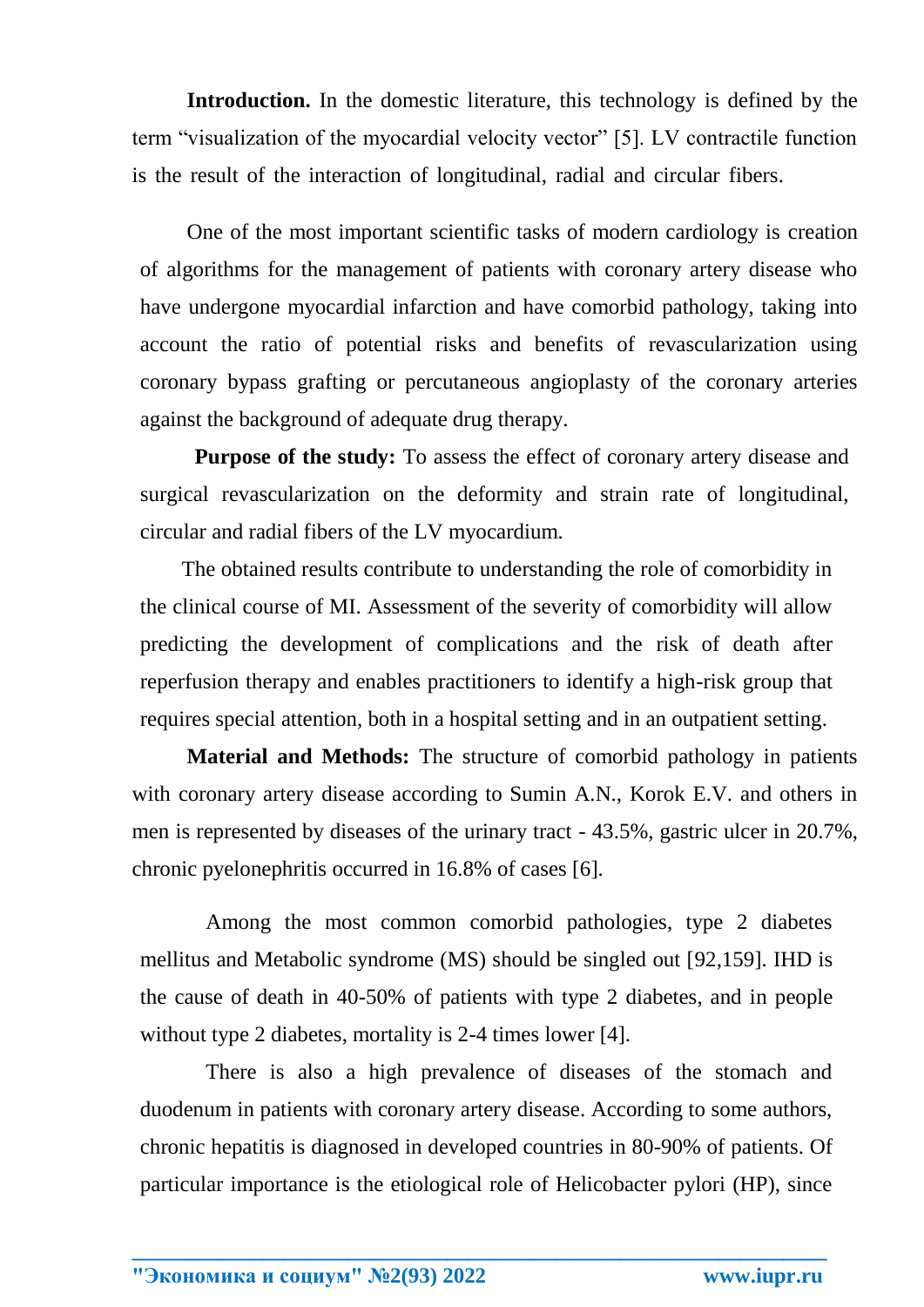more than 90% of CG is associated with this infection [\[5\]](#page-3-0). Patients with coronary artery disease often develop acute erosions and ulcers of the gastrointestinal tract in the early days of myocardial infarction. They differ from chronic ulcers in a weak inflammatory process and rapid scarring. The causes of ulcers are associated with the activation of the pituitary-adrenal system and increased secretion of gastric juice, as well as the intake of drugs such as acetylsalicylic acid [\[4\]](#page-4-0).

In patients with coronary artery disease, a number of authors point to the widespread prevalence of chronic obstructive pulmonary disease (COPD). According to foreign researchers, COPD ranks fourth among the causes of death on the planet [1]. In patients with COPD, the most common comorbid pathology is coronary artery disease [4]. According tolarge population-based studies in patients with coronary artery disease and COPD, the risk of mortality increases two to three times higher than in the general population [1]. In patients with COPD, the risk of developing myocardial infarction increases five times with exacerbations of more than 5 during the year. The severity of COPD has a direct correlation with the incidence of myocardial infarction, for example, in mild COPD, painless forms of myocardial ischemia were observed 50% more often than pain forms. In patients with severe COPD, painful and painless forms of myocardial ischemia were observed with the same number of cases. [2].

It should be noted that in a number of studies there is a high prevalence and severity of anxiety and depressive disorders, in comparison with patients with acute MI. Severe comorbid pathology was often associated with distress personality type, bipolar affective and anxiety disorders [1]. In a study by I. Kawachi involving 34,000 surveyed, it was shown that the higher the initial level of anxiety, the more severe IHD occurs later. According to Bot M. et al., 2012, in patients with myocardial infarction and comorbid pathology in the form of type 2 diabetes, the probability of developing a fatal outcome 5 years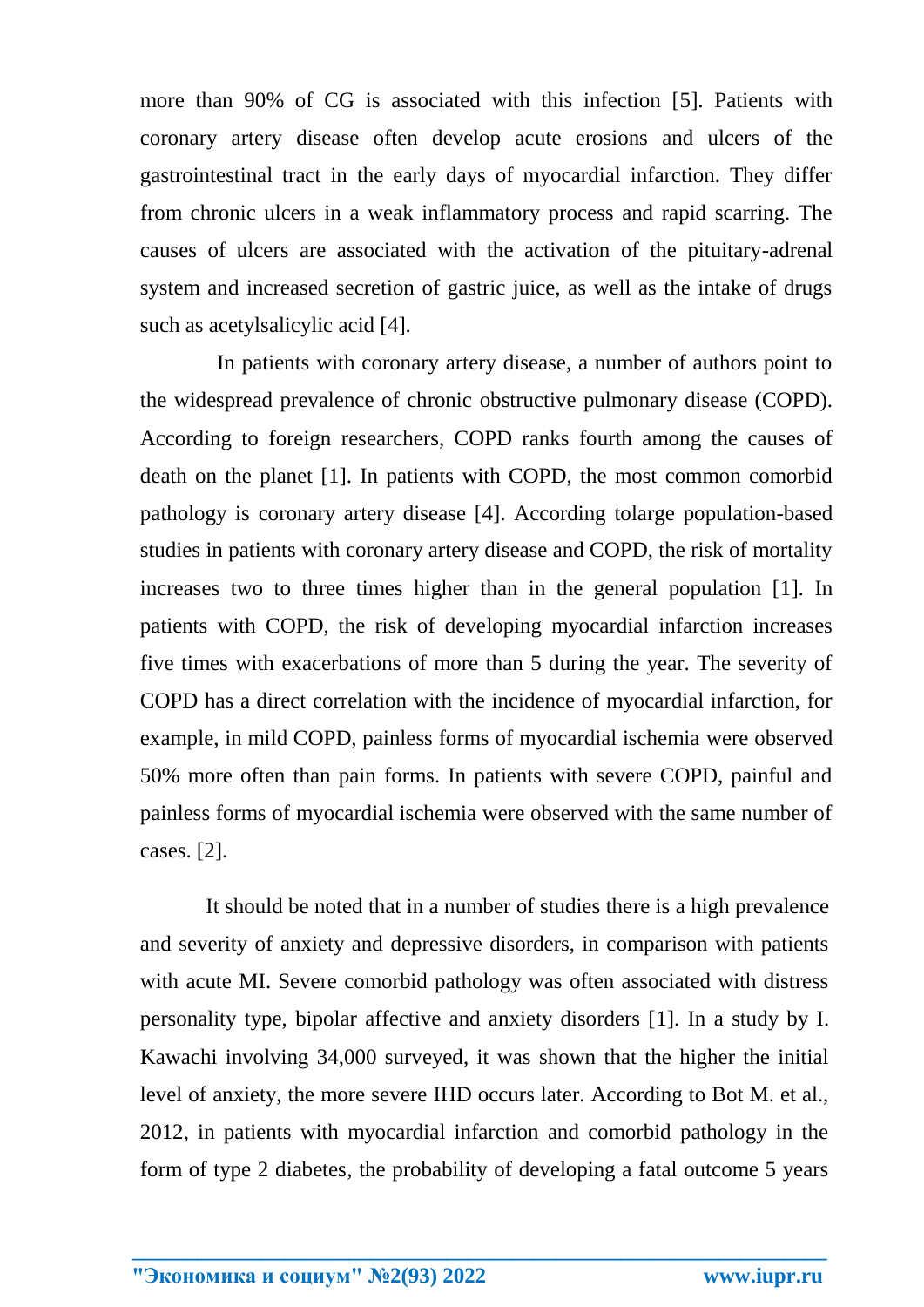after myocardial infarction increases by 38%, with the addition of depression, the risk also increases by 40%. And in the case of a combination of depression and type 2 diabetes, the probability of developing a fatal outcome increases by 3 times [4].

Thus, in the modern literature there are numerous studies with conflicting data on the prevalence of comorbid pathology in patients with coronary artery disease.

**Conclusions:** Comorbidity is a risk factor for the development of recurrent myocardial infarction and a high risk of mortality in the next 6 months. Direct positive correlations were established between the Charlson comorbidity index and the risk of death in the next 6 months according to the GRACE scale for patients with AMI and PMI

## **Bibliography**

- 1. Voronkov L.G. Chronic heart failure and chronic obstructive pulmonary disease // News of Medicine and Pharmacy. - 2010. - No. 338. - S. 16-21
- 2. World Health Organization. https:/[/www.who.int/ru/health-](http://www.who.int/ru/health-) topics/newsroom/fact-sheets/detail/cardiovascular-diseases-(cvds) datecirculation: 04/08/2019.
- <span id="page-3-0"></span>3. Gabbasova L.V., Volevach L.V., Paltusov A.I., Kryukova A.Ya., Khismatullina G.Ya., Kamalova A.A., Demidova N.A., Guriev R.D. Peptic ulcer of the duodenum in young people: Monograph. BSMU of the Ministry of Health of Russia. Tambov: Ucom Consulting Company LLC, 2017. 48 p.
- 4. Levin O.S., Damulin I.V. Diffuse changes in white matter and the problem of vascular dementia. Advances in neurogeriatrics. Ed. N.N.Yakhno I.V.Damulina. M., MMA, 1995;189-228.
- 5. Treatment of internal diseases in conditions of comorbidity: monograph; ed. 9, revised. and additional Irkutsk: RIO IGMAPO, 2014. p.10
- 6. Donaldson GC, Hurst JR, Smith CJ, et al. Increased risk of myocardial